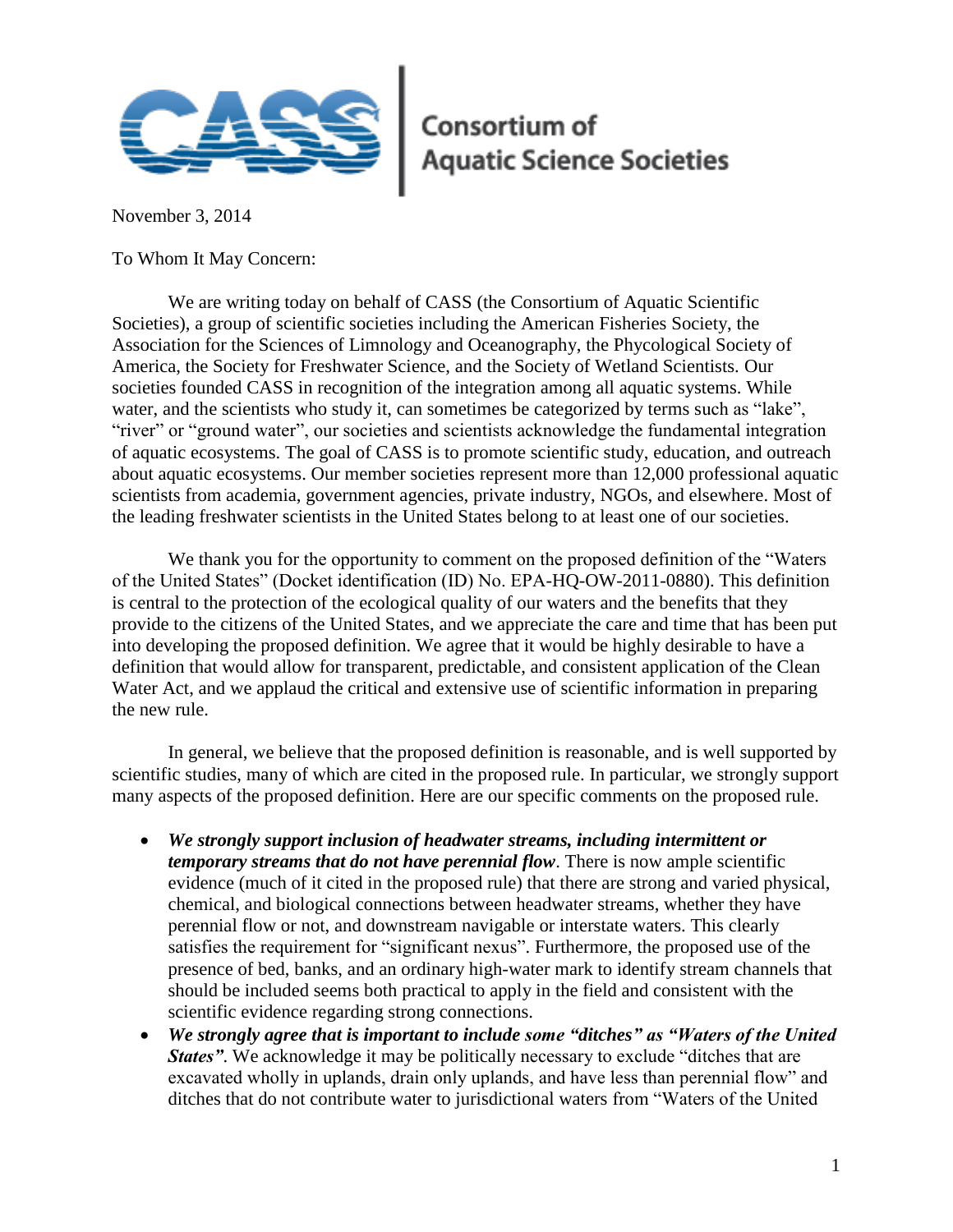States" (but see our next comment). However, "ditches" that have perennial flow or that currently drain or formerly drained wetlands or lakes in many cases were built to modify or replace existing natural drainage features that would have qualified as "Waters of the United States", and typically are well connected with downstream waters, thereby satisfying the "significant nexus" criterion.

- *We are concerned that the requirement for ditches excavated wholly in and draining only uplands to have perennial flow (p. 22203, 22219 of the Federal Register listing) is too restrictive*. This requirement seems more restrictive than the guidance from *Rapanos* that ditches should have "*relatively* [emphasis added] permanent flow of water" to be included under "Waters of the United States", and at odds with the scientifically supported recognition elsewhere in the proposed rule of the importance of tributaries having non-perennial flow. We suggest that ditches excavated wholly in and draining only uplands be included in "Waters of the United States" if they contain flowing water more than 75% of the time.
- *The criteria for determining that waters in riparian areas and floodplains are "adjacent waters" and therefore included in the "Waters of the United States" look reasonable, and are well supported by scientific research showing that waters in these areas have strong ecological connections to jurisdictional waters or their tributaries.* A key question raised by this definition is how to define "floodplain" in terms of return intervals or other criteria (p.22209 of the Federal Register listing). The suggestion that the extent of the floodplain be determined "by best professional judgment" seems problematic, and allows for considerable uncertainty and inconsistency in the delineation of "adjacent waters", which seems incompatible with your broad goal of transparency, predictability, and consistency. We suggest that you adopt a more uniform approach, and choose a standard return interval (we suggest 100 years, because 100-year floodplains are widely mapped, and because bodies of water within the 100-year floodplain usually have obvious connections to jurisdictional waters) with which to define floodplains, perhaps allowing this standard to be overridden in exceptional cases by best professional judgment. Alternatively, if floodplain extent is to be determined by best professional judgment, the rule should more explicitly state what considerations are to be taken into account in applying this best professional judgment.
- As the draft rule notes, some "other waters" outside of waters that will be included by rule do in fact have a significant nexus with jurisdictional waters, particularly when certain kinds of these "other waters" (e.g., prairie potholes, Carolina bays) are considered in combination with other similarly situated waters. *We encourage the USEPA to sponsor research to develop better indicators of ecological connectivity that allow for easier identification of significant nexus and therefore less case-by-case analysis of these "other waters".*
- *The definition of "In the Region" (p. 22212 of the Federal Register listing) could be problematic and should be modified*. The current definition ("in the region" [means] the watershed that drains to the nearest traditional navigable water, interstate water, or the territorial seas through a single point of entry.") would seem to imply that if a body of water along a small tributary of a navigable water were being considered, only the watershed of that small tributary would be considered to be "the region". It would seem more natural, and more in keeping with the remainder of the proposed rule, to define "the region" as the watershed of the navigable water rather than the tributary.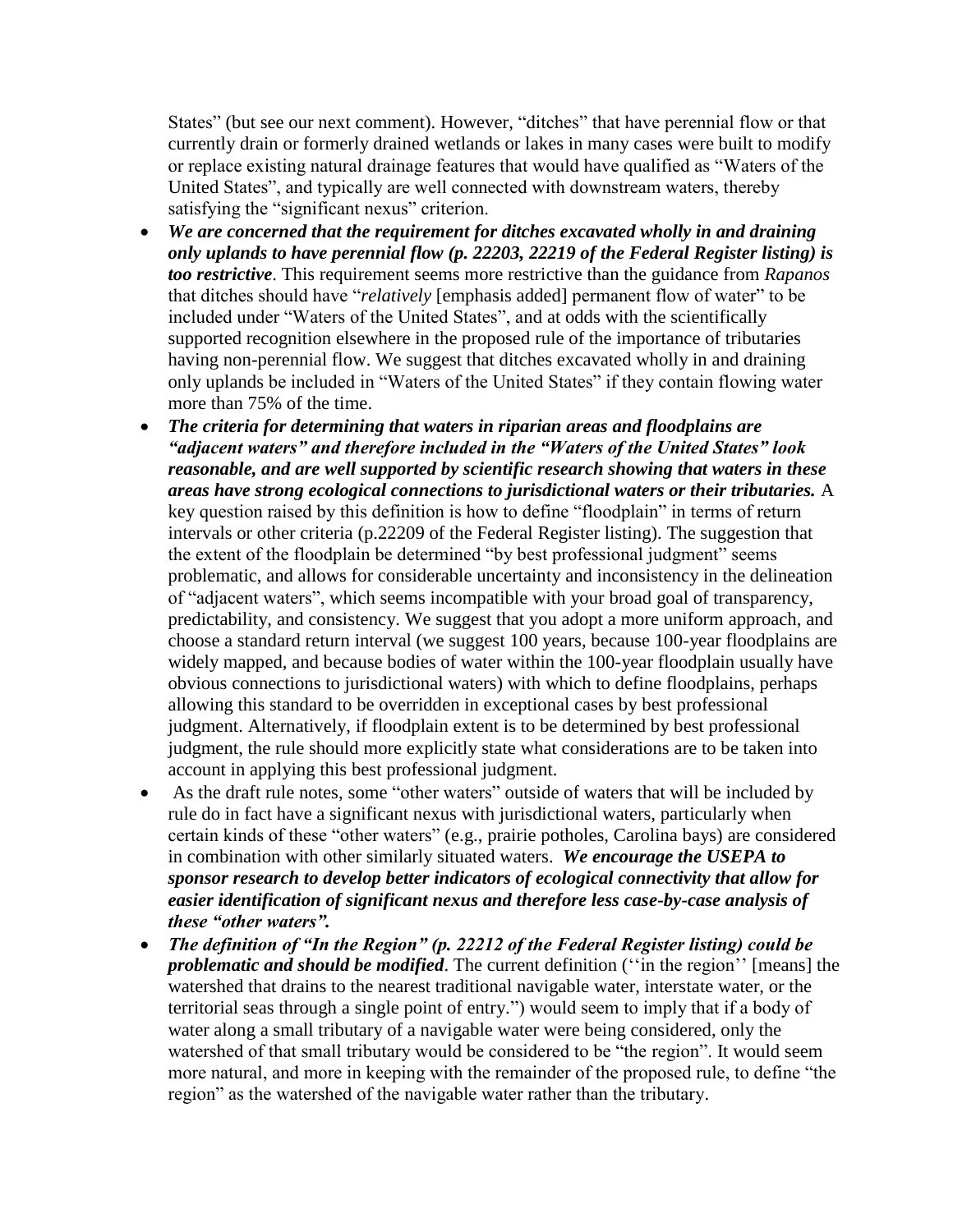*Finally, we are disappointed that the proposed rule fails to recognize the strong and ecologically vital connections between ground waters and surface waters.* Ground water, shallow aquifers, and hyporheic waters (those immediately below streams, lakes and wetlands) are connected to those surface waters and determine their flows during dry periods. Essentially, such ground waters are underground tributaries of lakes, streams, rivers, and wetlands. Groundwater upwelling is crucial for successful spawning of trout and salmon in lakes, and creates cool-water refuges in summer for juvenile and adult salmonids as well as warm-water refuges in winter when streams and lakes are ice covered. Ground water inputs are critical to most wetlands, lakes and streams, as well as spatially intermittent streams, and thereby affect the quality and quantity of those waters and the biota and fisheries that surface waters support. Inadequately regulated mining, fossil fuel extraction, agriculture, and industrialization have all contributed to groundwater depletion and contamination. Therefore exempting ground waters from "Waters of the United States" makes no sense from a scientific perspective.

Thank you for your attention. Please do not hesitate to contact us if we may be of assistance. We may be reached via David Strayer [\(strayerd@caryinstitute.org\)](mailto:strayerd@caryinstitute.org), or through our current CASS coordinator, Dr. Adrienne Sponberg [\(sponberg@aslo.org\)](mailto:sponberg@aslo.org).

Sincerely,

motor

Douglas J. Austen, Ph.D. Executive Director, American Fisheries Society

James J. Elser, Ph.D. President, Association for the Sciences of Limnology and Oceanography

John W. Stiller, Ph.D. President, Phycological Society of America